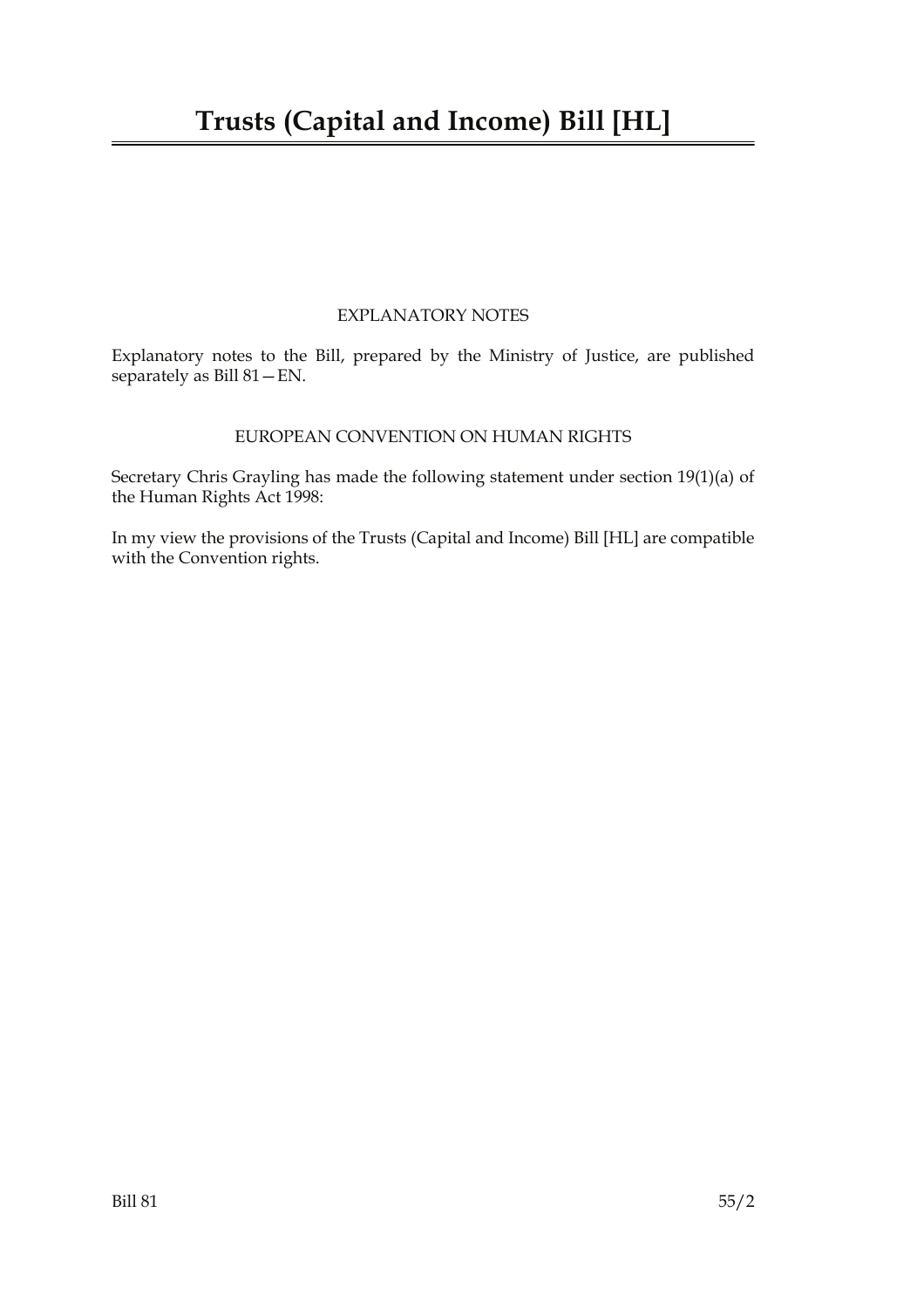## **Trusts (Capital and Income) Bill [HL]**

### **CONTENTS**

- 1 Disapplication of apportionment etc. rules
- 2 Classification of certain corporate distributions as capital
- 3 Power to compensate income beneficiary
- 4 Total return investment by charities
- 5 Crown application, extent and commencement
- 6 Short title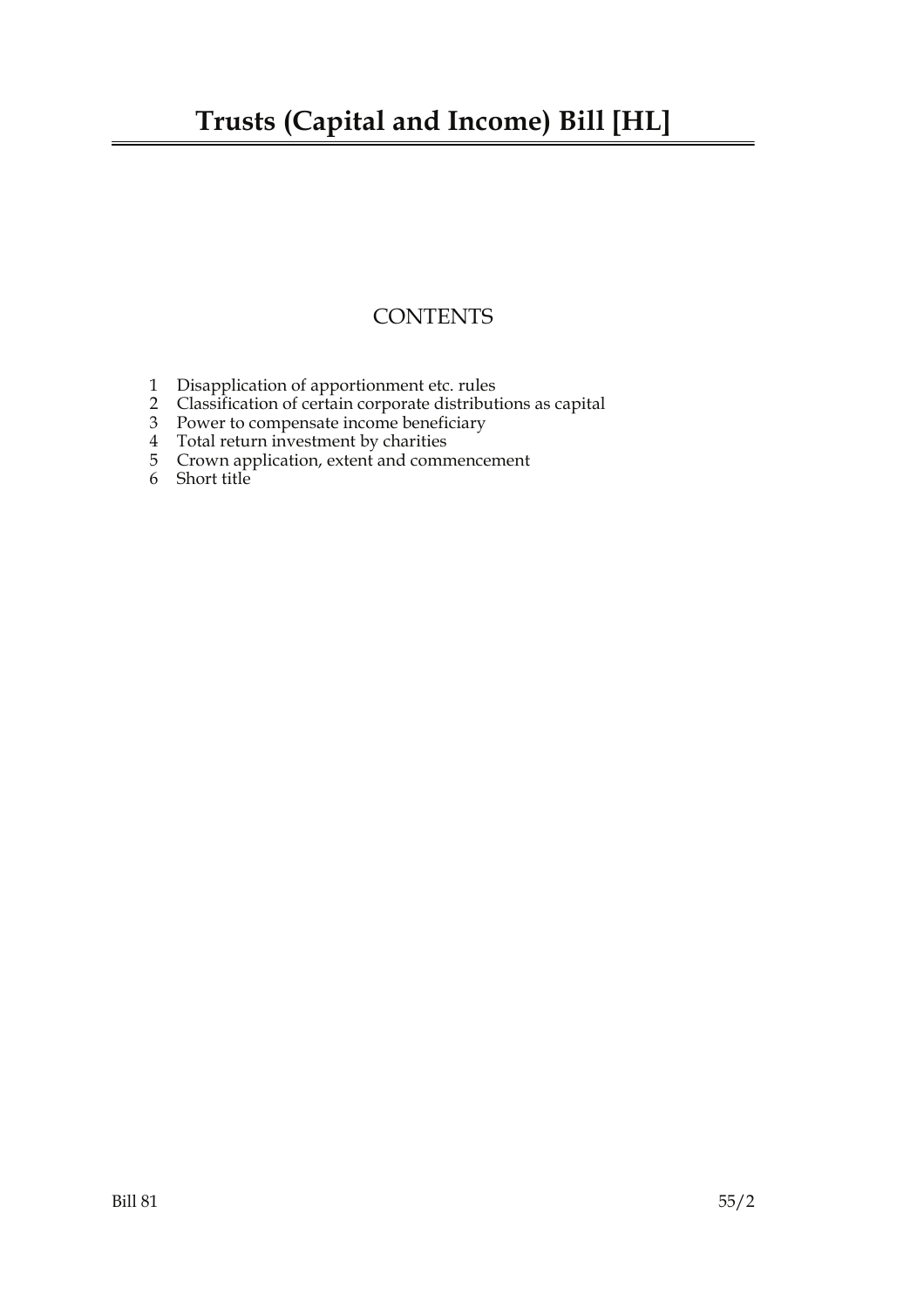# A **BILL** TO

Amend the law relating to capital and income in trusts.

E IT ENACTED by the Queen's most Excellent Majesty, by and with the advice and consent of the Lords Spiritual and Temporal, and Commons, in this present **B** E IT ENACTED by the Queen's most Excellent Majesty, by and with consent of the Lords Spiritual and Temporal, and Commons, Parliament assembled, and by the authority of the same, as follows:  $-$ 

#### **1 Disapplication of apportionment etc. rules**

- (1) Any entitlement to income under a new trust is to income as it arises (and accordingly section 2 of the Apportionment Act 1870, which provides for income to accrue from day to day, does not apply in relation to the trust).
- (2) The following do not apply in relation to a new trust—
	- (a) the first part of the rule known as the rule in *Howe v. Earl of Dartmouth* (which requires certain residuary personal estate to be sold);
	- (b) the second part of that rule (which withholds from a life tenant income arising from certain investments and compensates the life tenant with payments of interest);
	- (c) the rule known as the rule in *Re Earl of Chesterfield's Trusts* (which requires the proceeds of the conversion of certain investments to be apportioned between capital and income);
	- (d) the rule known as the rule in *Allhusen v. Whittell* (which requires a contribution to be made from income for the purpose of paying a deceased person's debts, legacies and annuities).
- (3) Trustees have power to sell any property which (but for subsection (2)(a)) they would have been under a duty to sell.
- (4) Subsections (1) to (3) have effect subject to any contrary intention that appears—
	- (a) in any trust instrument of the trust, and
	- (b) in any power under which the trust is created or arises.
- (5) In this section "new trust" means a trust created or arising on or after the day on which this section comes into force (and includes a trust created or arising on or after that day under a power conferred before that day).

*10*

*15*

*20*

*25*

*5*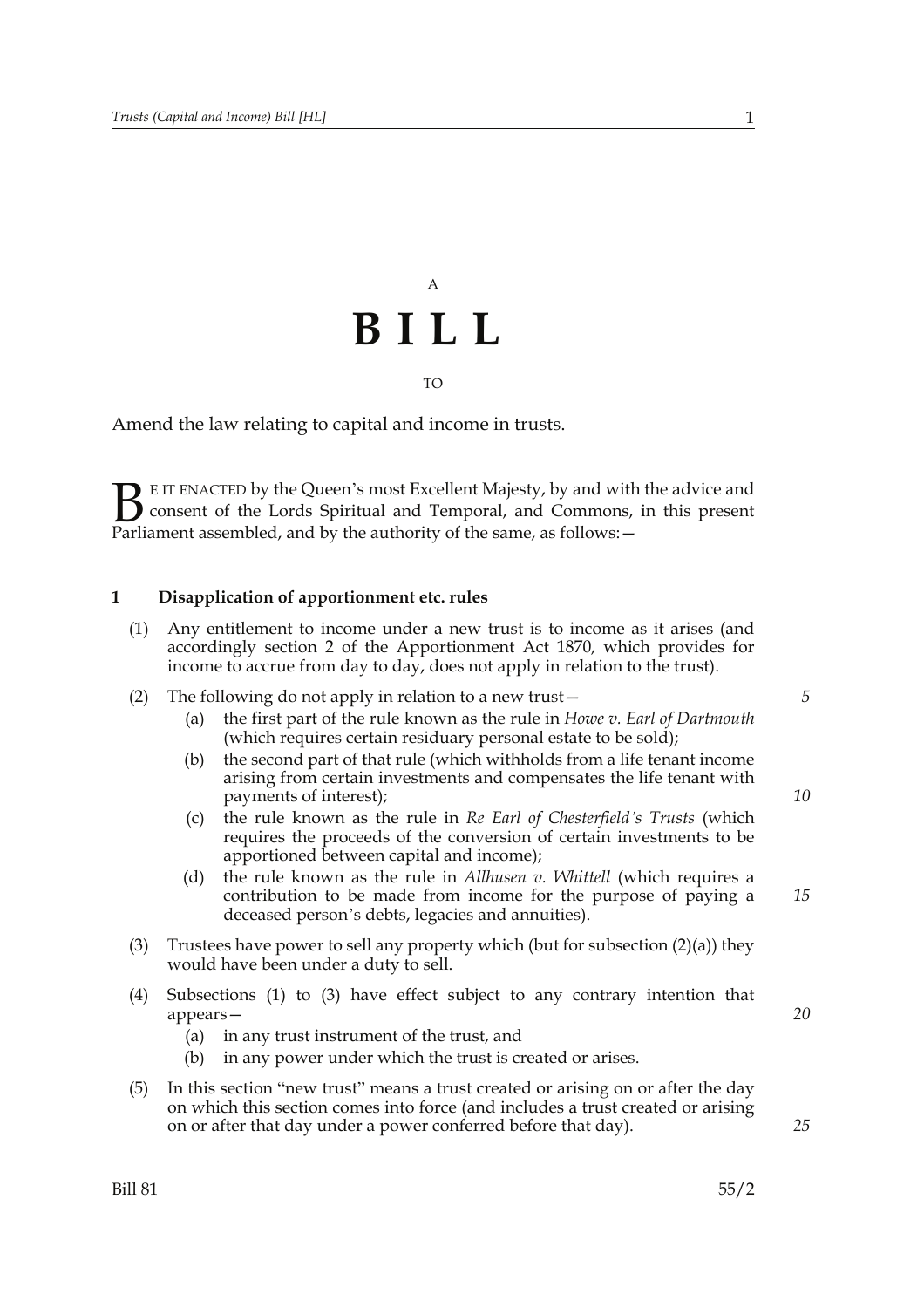#### **2 Classification of certain corporate distributions as capital**

- (1) A receipt consisting of a tax-exempt corporate distribution is to be treated for the purposes of any trust to which this section applies as a receipt of capital (even if it would otherwise be treated for those purposes as a receipt of income).
- (2) Subsection (1) has effect subject to any contrary intention that appears—
	- (a) in any trust instrument of the trust, and
	- (b) in any power under which the trust is created or arises.
- (3) The following are tax-exempt corporate distributions for the purposes of this section and section 3—
	- (a) a distribution that is an exempt distribution by virtue of section 1076, 1077 or 1078 of the Corporation Tax Act 2010, and
	- (b) any other distribution of assets (in any form) by a body corporate, where the distribution is of a description specified by an order made by the Secretary of State by statutory instrument.
- (4) An order under subsection (3)(b) may specify a description of distribution only if neither income tax nor capital gains tax is chargeable in respect of a distribution of that description.
- (5) A statutory instrument containing an order under subsection (3)(b) is subject to annulment in pursuance of a resolution of either House of Parliament.
- (6) This section applies to any trust, whether created or arising before or after this section comes into force.

#### **3 Power to compensate income beneficiary**

- (1) This section applies in any case where—
	- (a) by virtue of section 2 a tax-exempt corporate distribution made by a body corporate is treated for the purposes of a trust to which that section applies as a receipt of capital, and *25*
	- (b) the trustees are satisfied that it is likely that, but for the distribution, there would have been a receipt from the body corporate that would have been a receipt of income for the purposes of the trust.
- (2) The trustees may make a payment out of the capital funds of the trust, or transfer any property of the trust, to an income beneficiary for the purpose set out in subsection (3) (and any such payment or transfer is to be treated as a payment or transfer of capital).
- (3) The purpose is placing the income beneficiary (so far as practicable) in the position in which the trustees consider that the beneficiary would have been had there been the receipt of income mentioned in subsection (1)(b). *35*
- (4) In this section "income beneficiary", in relation to a trust, means a person entitled to income arising under the trust, or for whose benefit such income may be applied.

*10*

*15*

*20*

*30*

*40*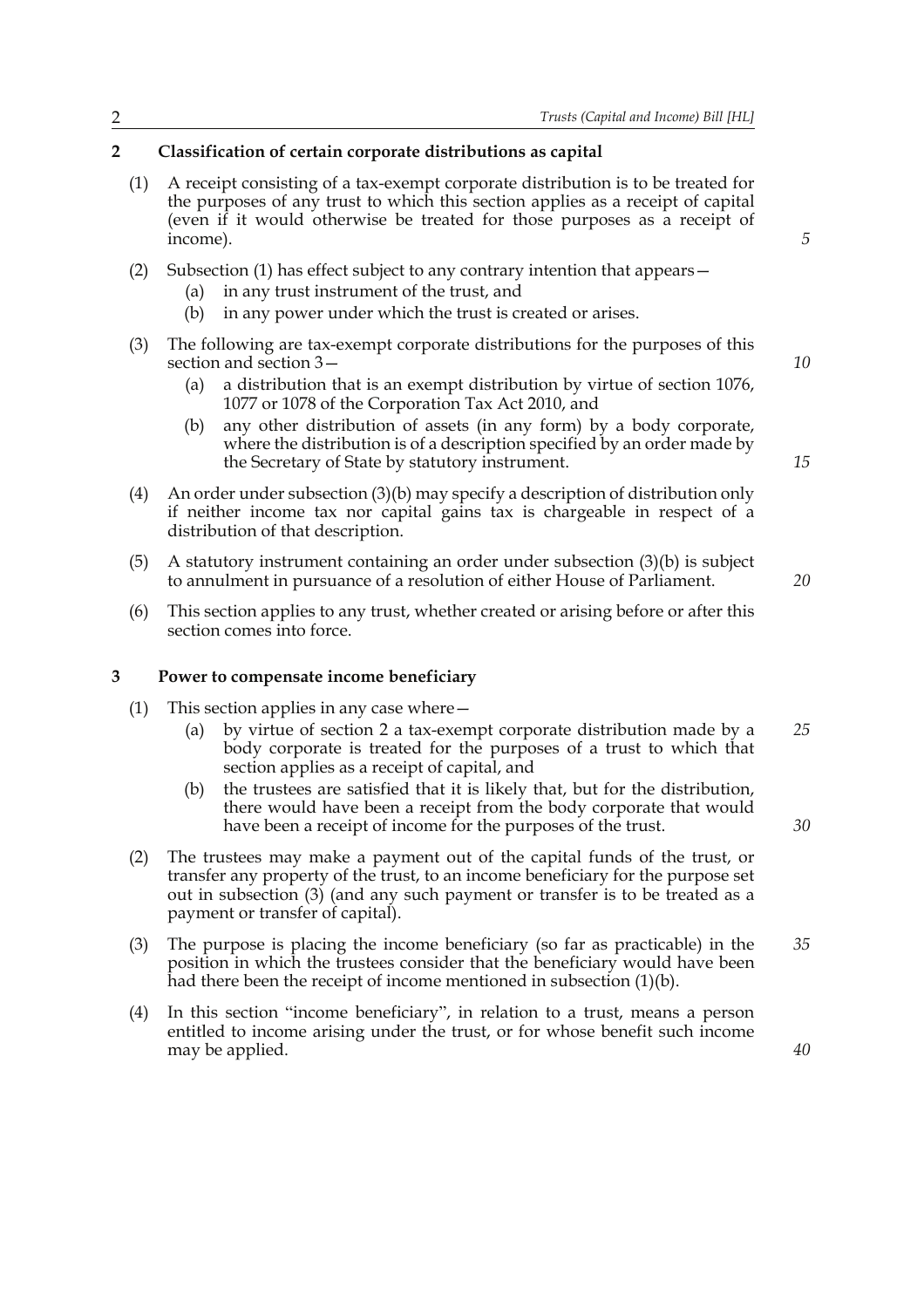#### **4 Total return investment by charities**

After section 104 of the Charities Act 2011 insert—

#### *"Total return investment*

#### **104A Investment of endowment fund on total return basis**

- (1) This section applies to any available endowment fund of a charity.
- (2) If the condition in subsection (3) is met in relation to the charity, the charity trustees may resolve that the fund, or a portion of it—
	- (a) should be invested without the need to maintain a balance between capital and income returns, and
	- (b) accordingly, should be freed from the restrictions with respect to expenditure of capital that apply to it. *10*
- (3) The condition is that the charity trustees are satisfied that it is in the interests of the charity that regulations under section 104B(1)(b) should apply in place of the restrictions mentioned in subsection (2)(b).
- (4) While a resolution under subsection (2) has effect, the regulations apply in place of the restrictions. *15*
- (5) In this section "available endowment fund", in relation to a charity, means—
	- (a) the whole of the charity's permanent endowment if it is all subject to the same trusts, or
	- (b) any part of its permanent endowment which is subject to any particular trusts that are different from those to which any other part is subject.

#### **104B Total return investment: regulations**

- (1) The Commission may by regulations make provision about— *25*
	- (a) resolutions under section 104A(2),
	- (b) the investment of a relevant fund without the need to maintain a balance between capital and income returns, and expenditure from such a fund, and
	- (c) the steps that must be taken by charity trustees in respect of a fund, or portion of a fund, in the event of a resolution under section  $104A(2)$  ceasing to have effect in respect of the fund or portion. *30*
- (2) Regulations under subsection  $(1)(a)$  may, in particular  $-$ 
	- (a) specify steps that must be taken by charity trustees before passing a resolution under section 104A(2), *35*
	- (b) make provision about the variation and revocation of such a resolution,
	- (c) require charity trustees to notify the Commission of the passing, variation or revocation of such a resolution, and
	- (d) specify circumstances in which such a resolution is to cease to have effect.
- (3) Regulations under subsection  $(1)(b)$  may, in particular  $-$

*5*

*20*

*40*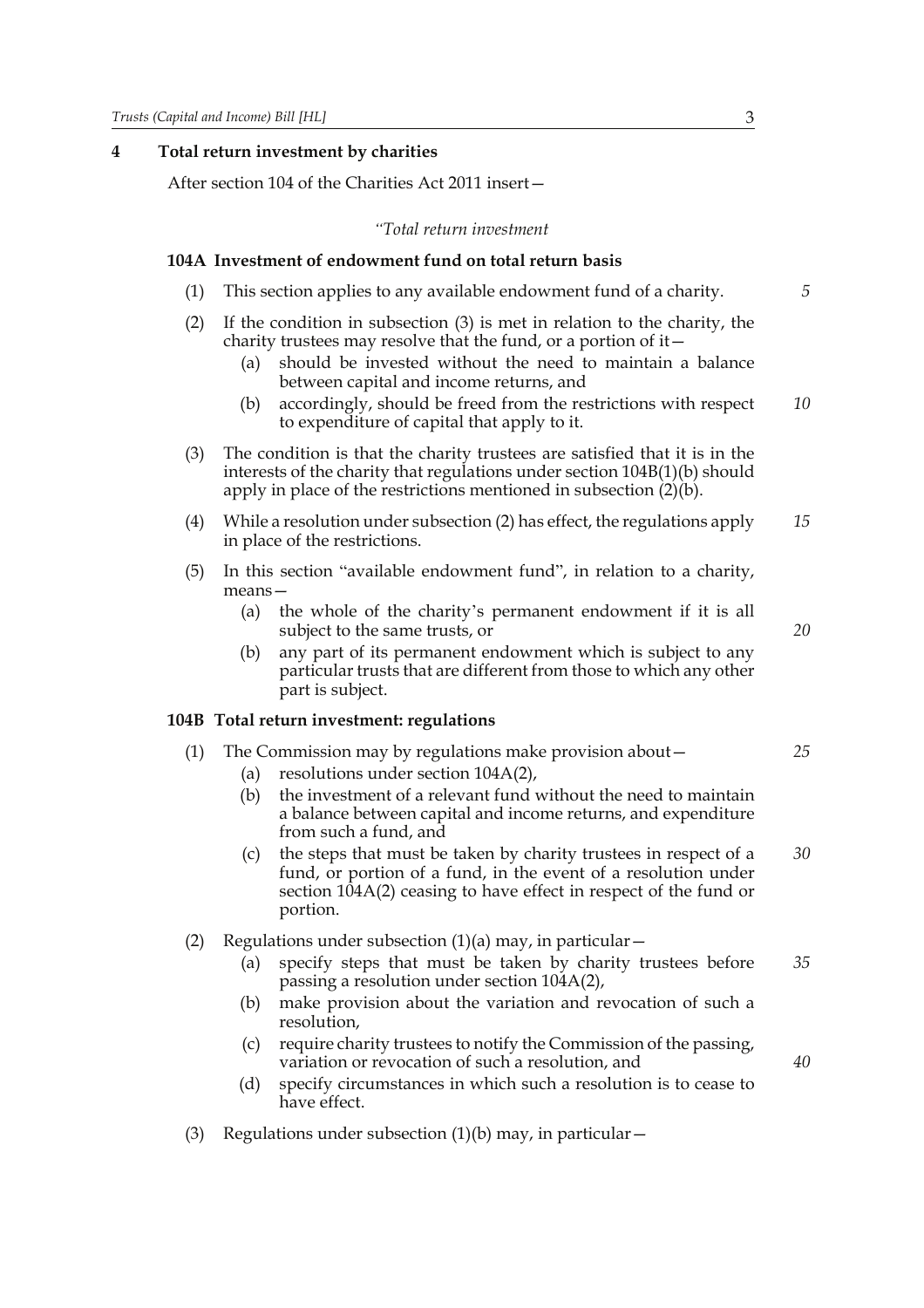*5*

*10*

*20*

*25*

- (a) make provision requiring a relevant fund to be invested, and the returns from that investment to be allocated, in such a way as to maintain (so far as practicable) the long-term capital value of the fund,
- (b) make provision about the taking of advice by charity trustees in connection with the investment of, and expenditure from, a relevant fund,
- (c) confer on the charity trustees of a relevant fund a power (subject to such restrictions as may be specified in the regulations) to accumulate income,
- (d) make provision about expenditure from a relevant fund (including by imposing limits on expenditure and specifying circumstances in which expenditure requires the Commission's consent), and
- (e) require charity trustees to report to the Commission on the investment of, and expenditure from, a relevant fund. *15*
- (4) A power to accumulate income conferred by regulations under subsection  $(1)(b)$  or  $(c)$  is not subject to section 14 $(3)$  of the Perpetuities and Accumulations Act 2009 (which provides for certain powers to accumulate income to cease to have effect after 21 years).
- (5) Any regulations made by the Commission under this section must be published by the Commission in such manner as it thinks fit.
- (6) In this section "relevant fund" means a fund, or portion of a fund, in respect of which a resolution under section 104A(2) has effect, and includes the returns from the investment of the fund or portion."

#### **5 Crown application, extent and commencement**

- (1) Sections 1 to 3 bind the Crown.
- (2) This Act extends to England and Wales only.
- (3) This section and section 6 come into force on the day on which this Act is passed, but otherwise this Act comes into force on such day as the Secretary of State may by order made by statutory instrument appoint. *30*
- (4) An order under subsection (3) may—
	- (a) appoint different days for different purposes;
	- (b) make such provision as the Secretary of State considers necessary or expedient for transitory, transitional or saving purposes in connection with the coming into force of any provision of this Act. *35*

#### **6 Short title**

This Act may be cited as the Trusts (Capital and Income) Act 2012.